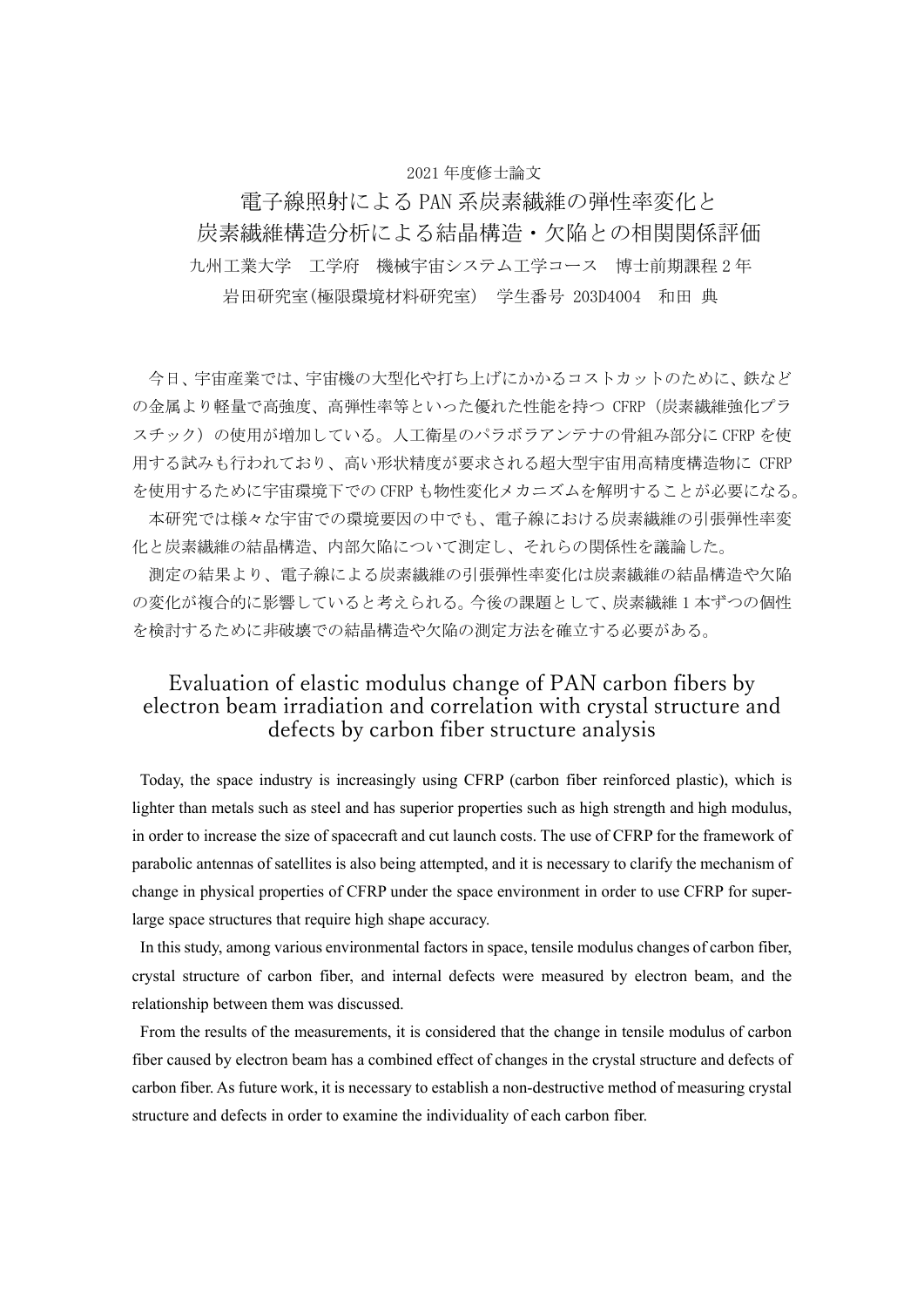## 修士論文

電子線照射による PAN 系炭素繊維の弾性率変化と 炭素繊維構造分析による結晶構造・欠陥との相関関係評価

# 提出者:機械宇宙システム工学コース 学籍番号:203D4004 氏名:和田 典

### 指導教員:岩田 稔 准教授

### 提出日 令和4年 2月 10日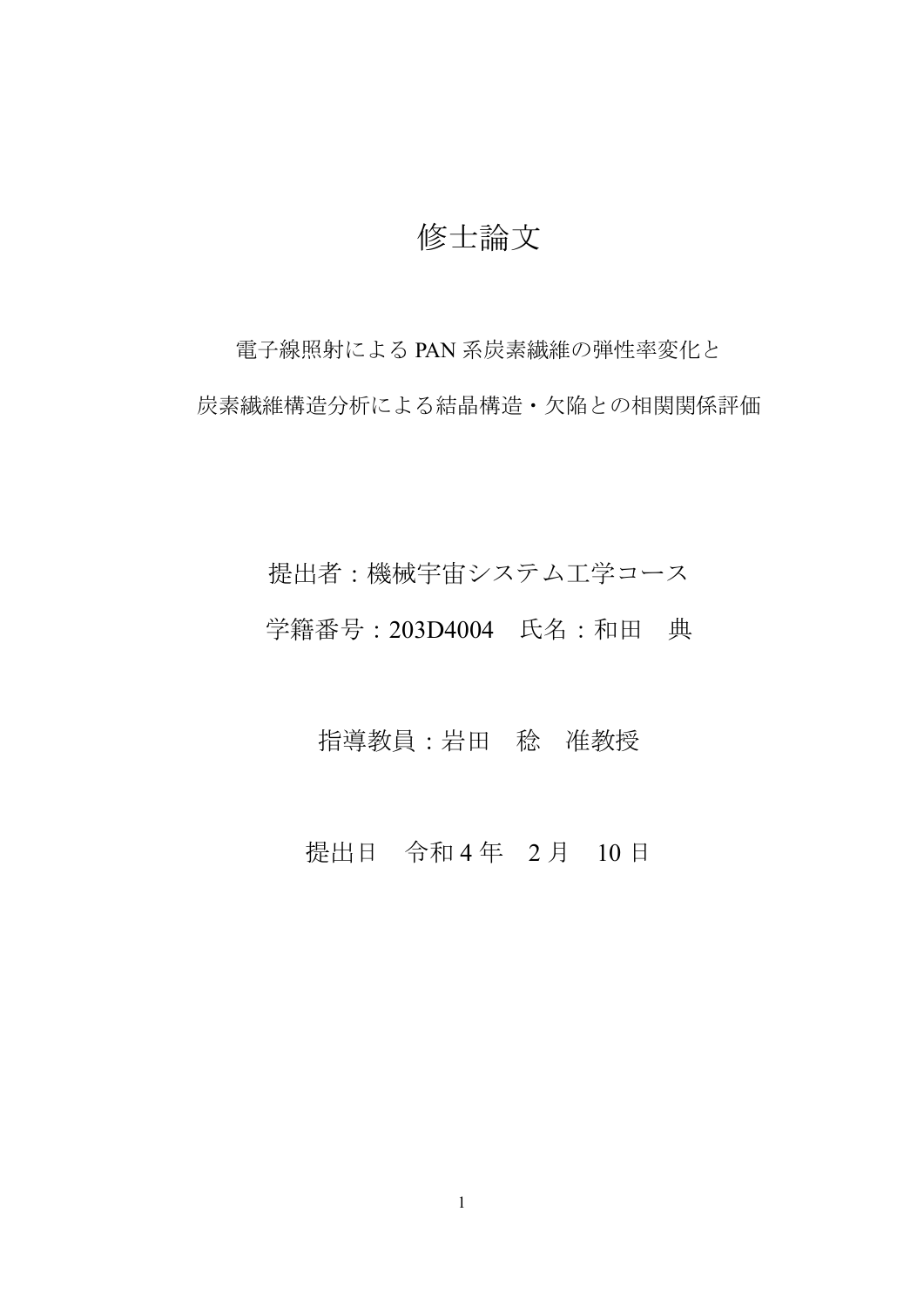## 目次

| 第1章   |  |
|-------|--|
| 1.1   |  |
| 1.2   |  |
| 1.3   |  |
| 1.4   |  |
| 第2章   |  |
| 2.1   |  |
| 2.1.1 |  |
| 2.1.2 |  |
| 2.1.3 |  |
| 2.1.4 |  |
| 第3章   |  |
| 3.1   |  |
| 3.2   |  |
| 3.3   |  |
| 3.4   |  |
| 3.5   |  |
| 第4章   |  |
| 4.1   |  |
| 4.2   |  |
| 4.3   |  |
| 4.4   |  |
| 4.5   |  |
| 4.6   |  |
| 4.7   |  |
| 4.9   |  |
|       |  |